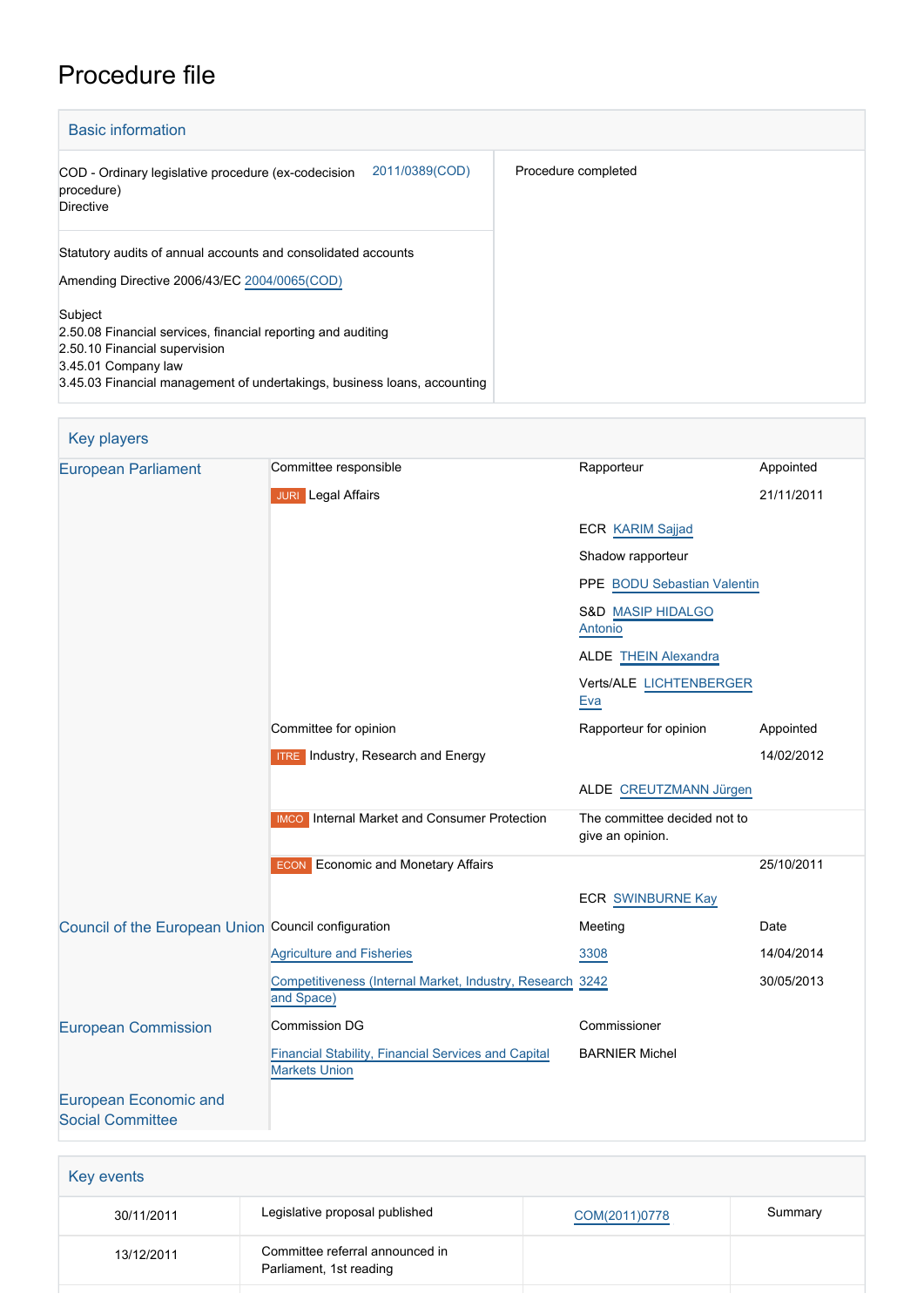| 25/04/2013 | Vote in committee, 1st reading                           |              |         |
|------------|----------------------------------------------------------|--------------|---------|
| 14/05/2013 | Committee report tabled for plenary, 1st<br>reading      | A7-0171/2013 | Summary |
| 30/05/2013 | Debate in Council                                        | 3242         | Summary |
| 03/04/2014 | Results of vote in Parliament                            |              |         |
| 03/04/2014 | Decision by Parliament, 1st reading                      | T7-0284/2014 | Summary |
| 14/04/2014 | Act adopted by Council after Parliament's<br>1st reading |              |         |
| 16/04/2014 | Final act signed                                         |              |         |
| 16/04/2014 | End of procedure in Parliament                           |              |         |
| 27/05/2014 | Final act published in Official Journal                  |              |         |

| <b>Technical information</b>                 |                                                                |
|----------------------------------------------|----------------------------------------------------------------|
| Procedure reference                          | 2011/0389(COD)                                                 |
| Procedure type                               | COD - Ordinary legislative procedure (ex-codecision procedure) |
| Procedure subtype                            | Legislation                                                    |
| Legislative instrument                       | <b>Directive</b>                                               |
|                                              | Amending Directive 2006/43/EC 2004/0065(COD)                   |
| Legal basis                                  | Treaty on the Functioning of the EU TFEU 050                   |
| Mandatory consultation of other institutions | <b>European Economic and Social Committee</b>                  |
| Stage reached in procedure                   | Procedure completed                                            |
| Committee dossier                            | JURI/7/08047                                                   |

# Documentation gateway

| Legislative proposal                                               |             | COM(2011)0778                                | 30/11/2011 | EC          | Summary |
|--------------------------------------------------------------------|-------------|----------------------------------------------|------------|-------------|---------|
| Document attached to the procedure                                 |             | SEC(2011)1384                                | 30/11/2011 | EC          |         |
| Document attached to the procedure                                 |             | SEC(2011)1385                                | 30/11/2011 | EC          |         |
| Document attached to the procedure                                 |             | N7-0123/2012<br>OJ C 336 06.11.2012, p. 0004 | 13/04/2012 | <b>EDPS</b> | Summary |
| Economic and Social Committee: opinion,<br>report                  |             | CES1035/2012                                 | 25/04/2012 | <b>ESC</b>  |         |
| Committee draft report                                             |             | PE494.556                                    | 04/09/2012 | EP          |         |
| Amendments tabled in committee                                     |             | PE500.423                                    | 14/11/2012 | EP          |         |
| Committee opinion                                                  | <b>ITRE</b> | PE496.381                                    | 04/12/2012 | EP          |         |
| Committee opinion                                                  | <b>ECON</b> | PE496.499                                    | 13/03/2013 | EP          |         |
| Committee report tabled for plenary, 1st<br>reading/single reading |             | A7-0171/2013                                 | 14/05/2013 | EP          | Summary |
| Amendments tabled in committee                                     |             | PE532.330                                    | 25/03/2014 | EP          |         |
| Text adopted by Parliament, 1st                                    |             | T7-0284/2014                                 | 03/04/2014 | EP          | Summary |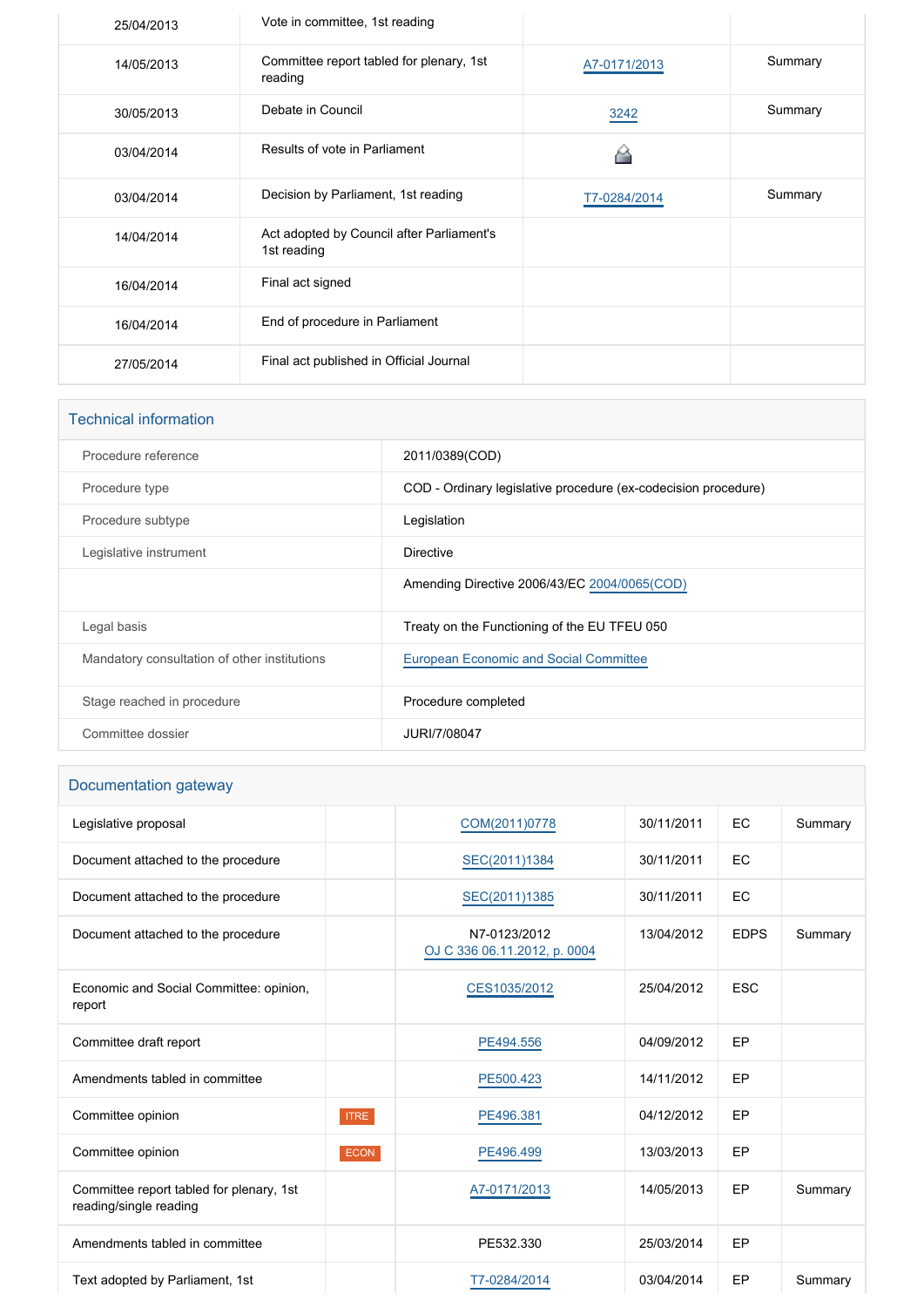| reading/single reading                                    |                |            |            |  |
|-----------------------------------------------------------|----------------|------------|------------|--|
|                                                           |                |            |            |  |
| Draft final act                                           | 00006/2014/LEX | 16/04/2014 | <b>CSL</b> |  |
| Commission response to text adopted in<br>plenary         | SP(2014)471    | 09/07/2014 | EC         |  |
|                                                           |                |            |            |  |
| <b>Additional information</b>                             |                |            |            |  |
| National parliaments                                      | <b>IPEX</b>    |            |            |  |
| European Commission                                       | EUR-Lex        |            |            |  |
|                                                           |                |            |            |  |
| <b>Final act</b>                                          |                |            |            |  |
| Directive 2014/56<br>OJ L 158 27.05.2014, p. 0196 Summary |                |            |            |  |
| Final legislative act with provisions for delegated acts  |                |            |            |  |

# Statutory audits of annual accounts and consolidated accounts

PURPOSE: to enhance the internal market for statutory audits to allow small and medium-sized firms to grow and encourage the entry of new players.

PROPOSED ACT: Directive of the European Parliament and of the Council.

BACKGROUD: in a crisis where EUR 4 588.9 billion of taxpayer money was committed to support banks between October 2008 and October 2009 and where such aid accounted for 39% of EU 27 GDP in 2009, all components of the financial system need to be improved. Robust audit is key to re-establishing trust and market confidence. It contributes to investor protection by providing easily accessible, cost-effective and trustworthy information about the financial statements of companies. It also potentially reduces the cost of capital for audited companies by ensuring more transparency and reliability of financial statements.

It is also important to stress that auditors are entrusted by law to conduct statutory audits.

EU rules have partially regulated statutory audit through Directive 2006/43/EC on statutory audits of annual accounts and consolidated accounts. However, the high degree of concentration in audit market and the multitude of approval procedures necessary to provide cross-border statutory audits prevent small and medium-sized audit firms from benefiting from the internal market.

The following problems are examined:

- § a high level of administrative burden resulting from fragmented national regulation;
- § the provision of cross-border statutory audits is allowed only if an auditor passes an aptitude test and gets approved and registered in every Member State;
- § a lack of common standards across the EU on audit practice, independence, internal control of audit firms;
- § auditing standards do not take into account the size of the audited companies, in particular of SMEs;
- § associated problems regarding supervision of non-PIEs.

This proposal on amending Directive 2006/43/EC aims to improve the internal market on statutory audits. It will coexist with a proposal for a regulation on the specific requirements on the statutory audit of public-interest entities. The two proposals are part of the ongoing regulatory reform in various domains of the financial sector.

IMPACT ASSESSMENT : the impact assessment concluded that the best options to improve the existing situation would be:

- § facilitation of the cross-border recognition of audit providers' competence;
- § streamlining of the standards on audit practice, independence and internal control of audit firms across the Union;
- § adaptation of audit standards to the size of the audited entity by requesting Member States to ensure that a proportionate and simplified audit for SMEs is possible.

#### LEGAL BASIS: Article 50 TFEU.

CONTENT: the proposal contains amendments to the provisions on the approval and registration of auditors and audit firms, on the existing principles in Directive 2006/43/EC regarding professional ethics, professional secrecy, independence and reporting as well as the associated supervision rules that remain applicable for the audit of non-public-interest entities (non- PIEs).

The main modifications to the Directive are:

Articulation between the Directive and an additional legal instrument on specific requirements for the statutory audit of PIEs: the proposal deals with the applicability of the amended Directive to the statutory audit of PIEs. Certain provisions apply to statutory auditors and audit firms, irrespective of the type of audited entity. However, for the rest of the Articles of the Directive, the situation is different: clauses on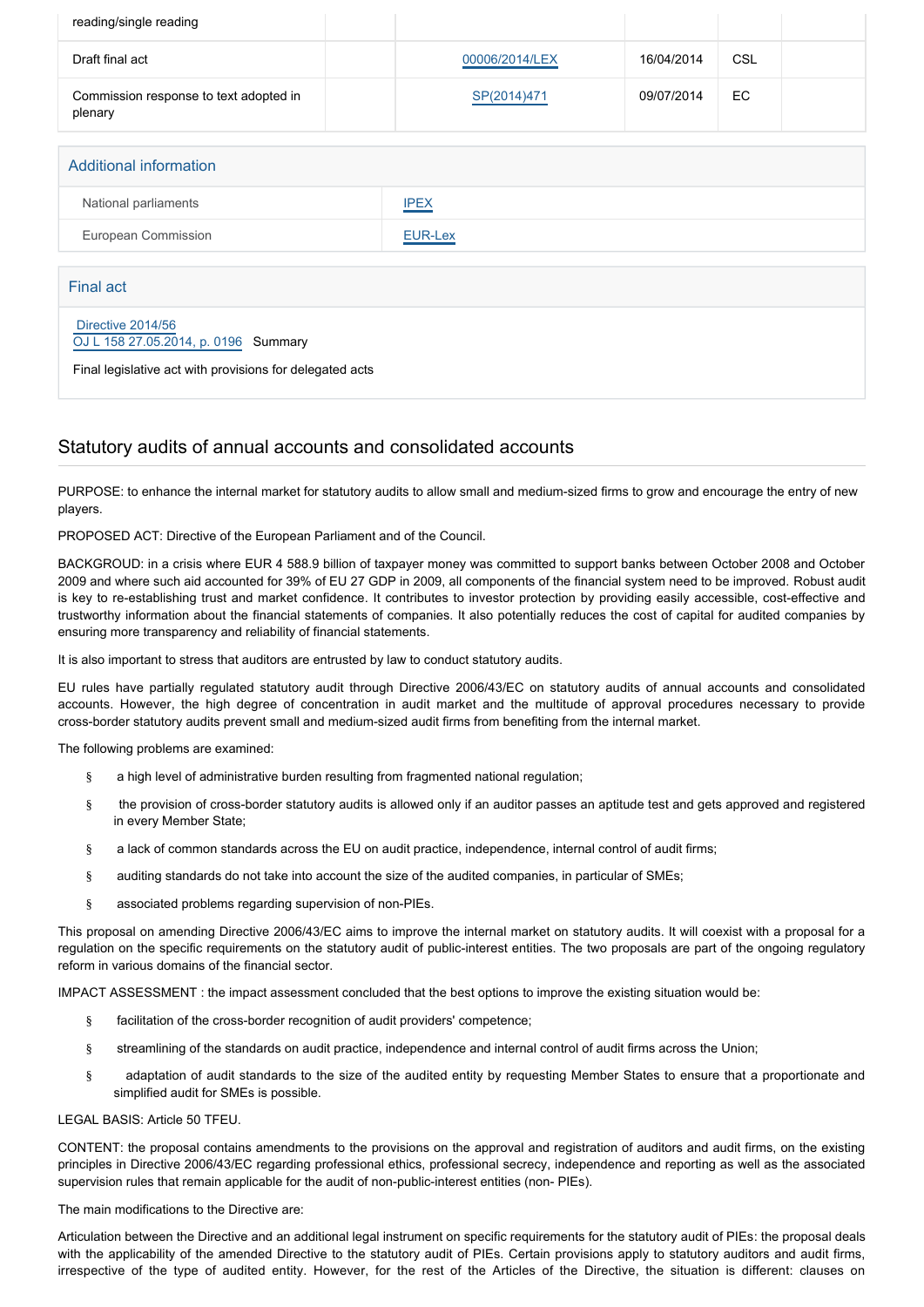independence and objectivity, audit fees, audit reporting, quality assurance, investigations and penalties would not apply to the statutory audit of PIEs. On these specific issues more detailed rules would be enacted in the Regulation.

Definition of "statutory audit" in order to take account of the new Accountancy Directive: the new definition will continue to cover the instances where different Union legal texts impose an obligation on some undertakings to have their financial statements audited, depending on their legal form or on their activity. In order to guarantee the unicity of audit, the definition of "statutory audit" should also cover situations where Member States decide to impose an obligation on small undertakings to have their financial statements audited. Lastly, where a small undertaking decides voluntarily to have its financial statements audited, such audit should also be considered a statutory audit.

Modification of the ownership rules: currently, the Directive requires that a majority of the voting rights in an audit firm is held by licensed accountant practitioners. This requirement is no longer stipulated in the proposed amendment and Member States are forbidden to require that a minimum of capital or of voting rights in an audit firm is held by statutory auditors or audit firms. However, the proposal maintains the existing requirement that a majority of the members of the administrative or management body of the audit firm are audit firms or statutory auditors.

Passport for audit firms: the proposal for an amended Directive would allow audit firms to provide statutory audits in Member States other than the Member State in which they have been approved, provided that the key audit partner leading the audit is approved as an auditor in the Member State concerned. However, once approval is obtained in the home Member State, the host Member State may require some form of registration of audit firms from other Member States.

Passport for statutory auditors and "softening" the conditions for a statutory auditor to be approved in a different Member State: the proposed modifications regarding the approval of statutory auditors from other Member States are aligned with the provisions of the Directive 2005/36 on the recognition of professional qualifications.

- The proposal would allow statutory auditors to provide cross-border statutory audit services on a temporary or occasional basis. The conditions set out in the Professional Qualifications Directive would apply, notably the obligation to communicate the intention to provide the services in question to the relevant competent authority.
- § A Member State will be able to offer the statutory auditor who is approved in another Member State the choice between an adaptation period and an aptitude test, if such auditor wants to set up a permanent establishment in that Member State. The test should be aimed at assessing the statutory auditor's knowledge of the laws and regulations of that Member State that are relevant for the carrying out of the statutory audit.
- § During the adaptation period, which should be offered to the applicant as an alternative to the aptitude test, the statutory auditor would be allowed to conduct statutory audit in the Member State, other than the one in which he or she is approved, under the supervision of a local auditor. The length of the adaptation period is three years.

Requirements to competent authorities to cooperate regarding educational requirements and aptitude test: in order to ensure more convergence of the educational qualifications of auditors at Union level, the competent national authorities in charge of the public oversight for statutory auditors must cooperate. Cooperation at Union level is also necessary to harmonise the requirements of the aptitude test.

Auditing standards and audit reporting: the proposal requires Member States to ensure that statutory auditors and audit firms carry out audits in accordance with the international auditing standards.

New rules regarding competent authorities: currently, the Directive requires Member States to organise a system of public oversight for statutory auditors and audit firms. The new amendment states that the competent authority responsible for public oversight will be a public authority that will be also responsible for approval, registration and quality assurance.

The competent authority responsible for the public oversight may delegate some of its tasks to other authorities or bodies with regard to the approval and registration of the statutory auditors and audit firms. Such delegation must be subject to several conditions and the body that bears the ultimate responsibility is the competent authority. Prohibition of contractual clauses: the proposal prohibits clauses according to which a third party suggests, recommends or requires the audited entity to appoint a specific statutory auditor or audit firm.

Special rules for the statutory audit of small and medium-sized undertakings: following [the recent Commission proposa](http://www.eur-lex.europa.eu/LexUriServ/LexUriServ.do?uri=COM:2011:0684:FIN:EN:PDF)l, small undertakings would no longer be required by EU law to have their financial statements audited, although Member States may still require it. However, the requirement will continue to apply to medium-sized undertakings.

When medium-sized undertakings are audited pursuant to EU law, the amended Directive requires Member States to ensure that the way in which the auditing standards are applied are adapted to the dimension and scale of those undertakings.

BUDGETARY IMPLICATIONS: the proposal has no impact on the European Union budget.

DELEGATED ACTS: the proposal contains provisions empowering the Commission to adopt delegated acts in accordance with Article 290 of the Treaty on the Functioning of the EU.

## Statutory audits of annual accounts and consolidated accounts

The Committee on Legal Affairs adopted the report by Sajjad KARIM (ECR, UK) on the proposal for a directive of the European Parliament and of the Council amending Directive 2006/43/EC on statutory audits of annual accounts and consolidated accounts.

The committee recommends that the position adopted by the European Parliament at first reading according to the ordinary legislative procedure should amend the Commissions proposal as follows:

Training: the competent authorities shall cooperate with a view to achieving a minimum convergence of the requirements. When engaging in such cooperation, those competent authorities shall take into account developments in auditing and the audit profession, and in particular, the convergence that has already been achieved by the profession

As regards the approval, the adaptation period shall be subject to an assessment of the level of professional competence achieved through the application of national law relating to audits.

Ethics: Members consider that in order to improve audit quality, it is important that the professional scepticism exercised by auditors vis-à-vis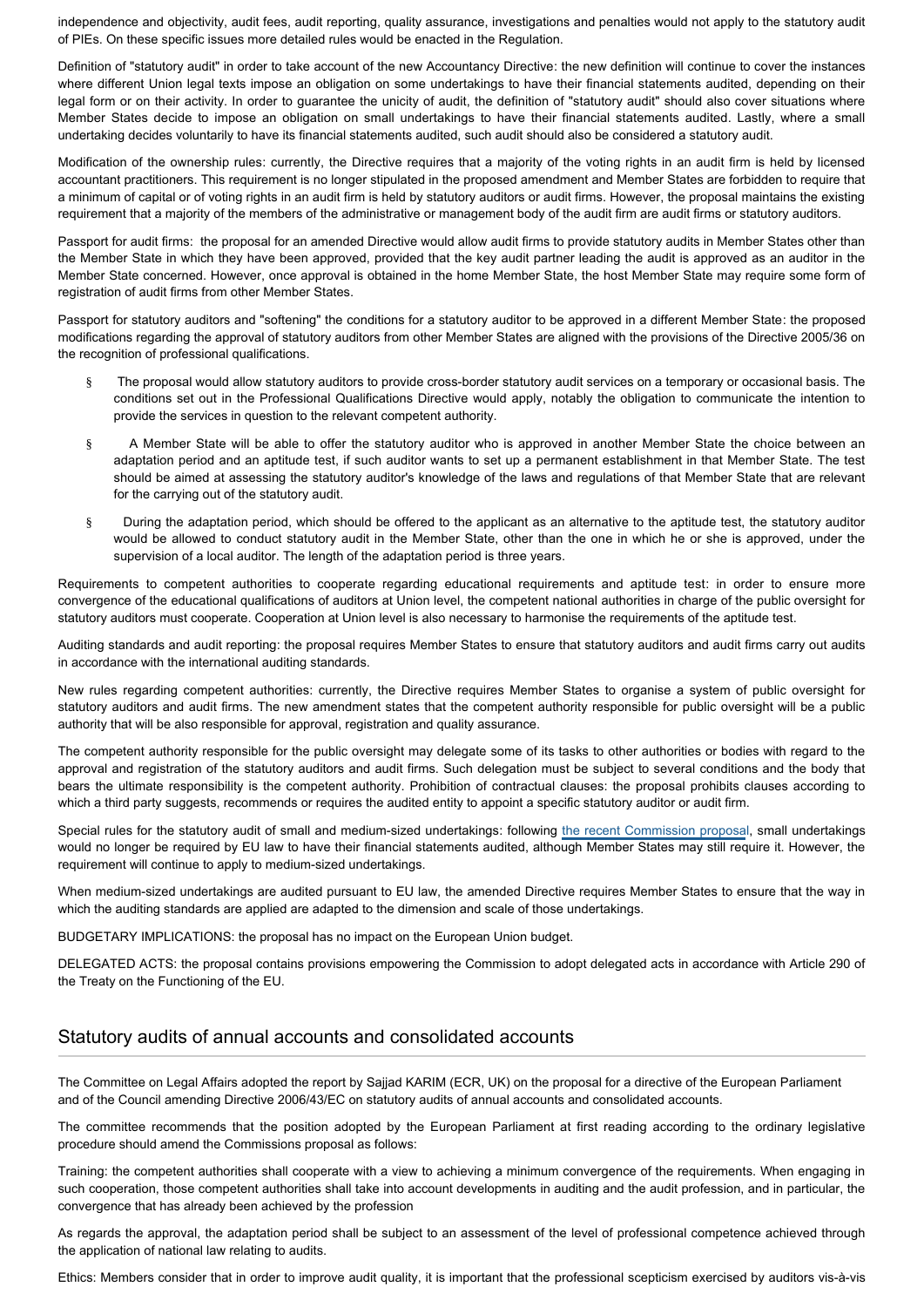the audited entity is reinforced. Auditors should recognise the possibility that a material misstatement due to fraud or error could exist, notwithstanding the auditor's past experience of the honesty and integrity of the audited entity's management.

Independence and objectivity: independence shall be required during both the period covered by the financial statements to be audited and the period during which the statutory audit is carried out. Auditors, audit firms and their employees should in particular refrain from carrying out the statutory audit of an entity if they have a business interest or financial interest in it. The statutory auditor or audit firm should abstain from the internal decision-making processes of the audited entity. Statutory auditors or their employees should be prevented from taking up duties in the audited entity at managerial or board level until an appropriate period has elapsed since the end of the audit engagement.

In this context, auditors shall not :

- own any financial instruments of the audited entity, the parent undertaking to which the audited entity is material, or any entity whose financial information is incorporated into the financial statements of the audited entity, other than interests owned indirectly through diversified collective investment schemes, including managed funds such as pension funds or life insurance;

- have or have had in the previous 12 months any personal, business, employment or other relationship with the audited entity.

An amendment stipulates that persons or firms shall not solicit or accept gifts, hospitality or similar favours from the audited entity unless an objective, reasonable and informed third party would consider their value to be trivial or inconsequential.

Confidentiality and profession secrecy: Members consider it is important that statutory auditors and audit firms respect the rights to private life and data protection of their clients. They should therefore be bound by strict rules on confidentiality and professional secrecy which, however, should not impede the proper enforcement of this Directive or the cooperation with the group auditor during the performance of the audit of consolidated financial statements when the parent undertaking is in a third country.

Internal organisation of Statutory Audit Firms: adequate internal organisation of statutory auditors and audit firms should contribute to preventing any threats to their independence. Thus,

- the owners or shareholders of an audit firm, as well as those managing it, should not intervene in the carrying out of a statutory audit in any way which jeopardises the independence and objectivity of the statutory auditor who carries it out on behalf of the audit firm;

- statutory auditors and audit firms should establish appropriate internal policies and procedures in relation to employees and other persons involved in the statutory audit activity within their organisations in order to ensure that they comply with their statutory obligations.

The policies and procedures shall be documented and communicated to the employees of the statutory auditor or audit firm. The statutory auditor or audit firm shall take into consideration his, her or its size and complexity of activities when complying with the requirements.

Scope of the audit: given that the stakeholders might be unaware of the limitations of an audit, this may lead to an expectation gap. In order to reduce such gap, it is important to provide more clarity on what the scope of the statutory audit is.

Organisation of the work: Members stress that Securing audit quality, independence and competence shall be the main criteria for the audit firm to select the key audit partner(s) to be designated. A statutory auditor or an audit firm shall maintain a client account record, create an audit file for each statutory audit carried out, retain any other data and documents that are of importance in support of the reports.

To ensure the integrity of financial reporting, Member States have introduced a series of amendments to ensure that any incident that may have serious consequences for the integrity of the statutory audit activities should be appropriately managed. The statutory auditor or the audit firm should appropriately document the audit work. It is also stated that the statutory auditor or the audit firm should not issue his, her or its audit report until such an internal quality control review has been completed.

Statutory auditor of the consolidated accounts: in the case of consolidated financial statements, it is important that there is a clear definition of responsibilities of the statutory auditors who audit different entities of the group. For this purpose, the group auditor should bear full responsibility for the audit report.

Audit report: The statutory auditor or the audit firm shall present the results of the statutory audit in an audit report prepared in accordance with the requirements of the international auditing standards adopted by the Union. Amendments stipulate the information to be included in the report. The report shall be signed and dated by the statutory auditor.

Penalties: Members call on the Member States to provide that measures taken in respect of, or penalties imposed on, statutory auditors or audit firms in cases of public relevance are disclosed appropriately to the public, with details of the nature of the offence and the identity of those responsible.

Audit committee: the independence and technical competence of each audit committee should be reinforced by requiring that a majority of its members is independent and that at least one member of the committee has competence in auditing and another one in auditing and/or accounting.

#### Statutory audits of annual accounts and consolidated accounts

Following the Irish Presidency's presentation of a progress report, ministers expressed views on outstanding issues of the ongoing reform aimed at improving audit rules in the EU. The outcome of the debate provides political guidance for taking the reform forward.

The Presidency invited ministers to express their views on the Presidency compromises as regards three main issues :

1. Mandatory rotation of auditors and audit firms of public interest entities: given the need to ensure the high quality of audits, including independence and objectivity of auditors of public interest entities in particular, the Presidency suggested as a compromise setting a maximum period of appointment of 7 years (8 years for joint audits), renewable, subject to the satisfaction of certain criteria, for a maximum of 7 further years (8 years for joint audits). In addition, the Presidency compromise provides that, on an exceptional basis, the Public Interest Entity may request the competent authority to grant another extension to re-appoint the statutory auditor or audit firm for a maximum of 2 further years (3 years for joint audits). The majority of Ministers could support the general principle of a mandatory rotation subject to certain conditions.

2. Restriction on the provision of related financial audit services and prohibition of non-audit services: in order to address the need to reinforce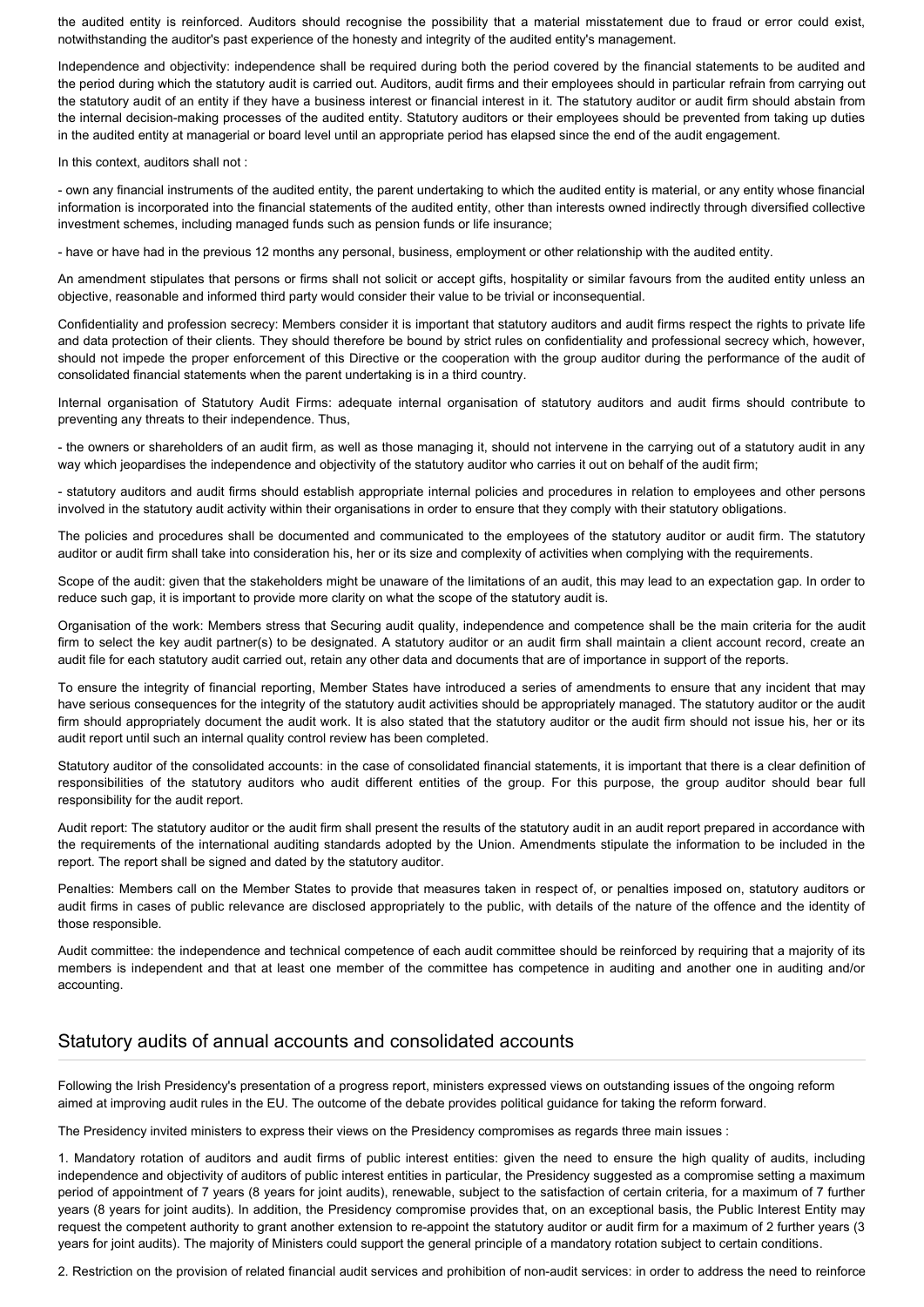independence, the Commission proposed to limit the services that statutory auditors and audit firms of public interest entities are allowed to carry out. To this end, it proposed to differentiate certain categories of services and to limit the provision of related financial audit services to no more than 10 % of the fees paid by the audited entity for the statutory audit.

In order to facilitate a compromise, the Presidency proposed to increase this threshold to no more than 70 % of the fees paid in any three-year period. In addition, services related to audit work imposed by Union legislation would not be counted against this threshold.

Under the Presidency proposal, this limitation is applicable to all services that do not feature on the list of prohibited services (black list) which it proposes. The concept and content of a black list, with auditors permitted to provide all other services that do not feature on this list, was developed by the Presidency in response to a request from delegations for a simpler system of permitted/ prohibited services. It was also designed to meet the objectives of reinforcing the independence of auditors and avoiding conflicts of interest, with regard to which there were divergent views on the means of achieving this and on the specific services that should be prohibited.

A large number of Ministers could agree to the establishment of a black list. However, a number of them were not in favour of the cap of 70%.

3. Cooperation of national audit oversight bodies:

the Commission proposal envisages that EU-wide cooperation on auditor supervision between the national competent authorities takes place within the European Securities and Markets Authority (ESMA). The proposed committee would assume functions previously undertaken by the European Group of Auditors' Oversight Bodies (EGAOB), an expert group chaired by the Commission. The Presidency compromise proposal attempts to address concerns expressed by several delegations in this regard, by providing for the creation of a Committee of European Auditing Oversight Bodies (CEAOB) within ESMA, composed of the members of EGAOB and having decision-making powers. A number of delegations proposed an alternative to ESMA, namely the strengthening of existing co-operation provided under the EGAOB by means of the establishment of a body to be known as the European Board of Auditors Oversight Bodies (EBAOB).

Many delegations were in favour of establishing the European Board of Auditors' Oversight Bodies, although some support was also expressed for the cooperation to take place within ESMA.

## Statutory audits of annual accounts and consolidated accounts

The European Parliament adopted by 339 votes to 256, with 27 abstentions, a legislative resolution on the proposal for a directive of the European Parliament and of the Council amending Directive 2006/43/EC on statutory audits of annual accounts and consolidated accounts.

Parliament adopted its position at first reading following the ordinary legislative procedure. The amendments adopted in plenary are the result of an agreement negotiated between the European Parliament and the Council. They amend the proposal as follows:

Recognition of audit firms: an audit firm that wishes to carry out statutory audits in a Member State other than its home Member State should register with the competent authority in the host Member State. The competent authority in the host Member State should register the audit firm if it is satisfied that the audit firm is registered with the competent authority in the home Member State.

Where the approval is withdrawn for any reason, the competent authority of the home Member State where the approval is withdrawn should communicate that fact and the reasons for the withdrawal to the relevant competent authorities of host Member States where the statutory auditor or the audit firm is also registered.

Approval of statutory auditors already approved in other Member States: those procedures should not go beyond the requirement to complete an adaptation period or to pass an aptitude test. The host Member State should decide whether the applicant seeking approval is to be subject to an adaptation period or an aptitude test.

Statutory auditors who have been approved should be entered in a public register.

Continuing education: according to the amended text, statutory auditors are required to take part in appropriate programmes of continuing education in order to maintain their theoretical knowledge, professional skills and values at a sufficiently high level, and failure to respect the continuing education requirements is subject to appropriate sanctions.

Ethics and professional scepticism: audit firms should maintain professional scepticism a questioning mind throughout an audit. Auditors should recognise the possibility of a material misstatement due to facts or behaviour indicating irregularities, including fraud or error, notwithstanding past experience of the honesty and integrity of the audited entity's management.

The statutory auditor or the audit firm should maintain professional scepticism in particular when reviewing management estimates relating to fair values, the impairment of assets, provisions, and future cash flow relevant to the entity's ability to continue as a going concern.

Independence and objectivity: Parliament and the Council sought to strengthen the independence of audit firms, a key element when carrying out statutory audits.

Statutory auditors and audit firms should be independent when carrying out statutory audits of audited entities, and conflicts of interest should be avoided. In order for the independence of statutory auditors and audit firms to be determined, the concept of a network in which statutory auditors and audit firms operate has to be taken into account. An amendment stipulates that firms should not solicit or accept pecuniary and non-pecuniary gifts or favours from the audited entity unless an objective, reasonable and informed third party would consider the value thereof as trivial or inconsequential.

The independence of the auditor with respect to the audited entity should at least be fulfilled during the period covered by the audit report, including both the period covered by the financial statements to be audited and the period during which the statutory audit is carried out.

Audit firms and their employees should refrain from carrying out the statutory audit of an entity if they have a business interest or financial interest in it, and from trading in financial instruments issued, guaranteed or otherwise supported by an audited entity. They should abstain from participating in the internal decision-making processes of the audited entity and should be prevented from taking up duties in the audited entity at managerial or board level until at least two years have elapsed since the end of the audit engagement.

Confidentiality and professional secrecy: Parliament considered that audit firms should be bound by strict rules on confidentiality and professional secrecy. However, these rules should not impede the proper enforcement of the regulation nor the cooperation with the group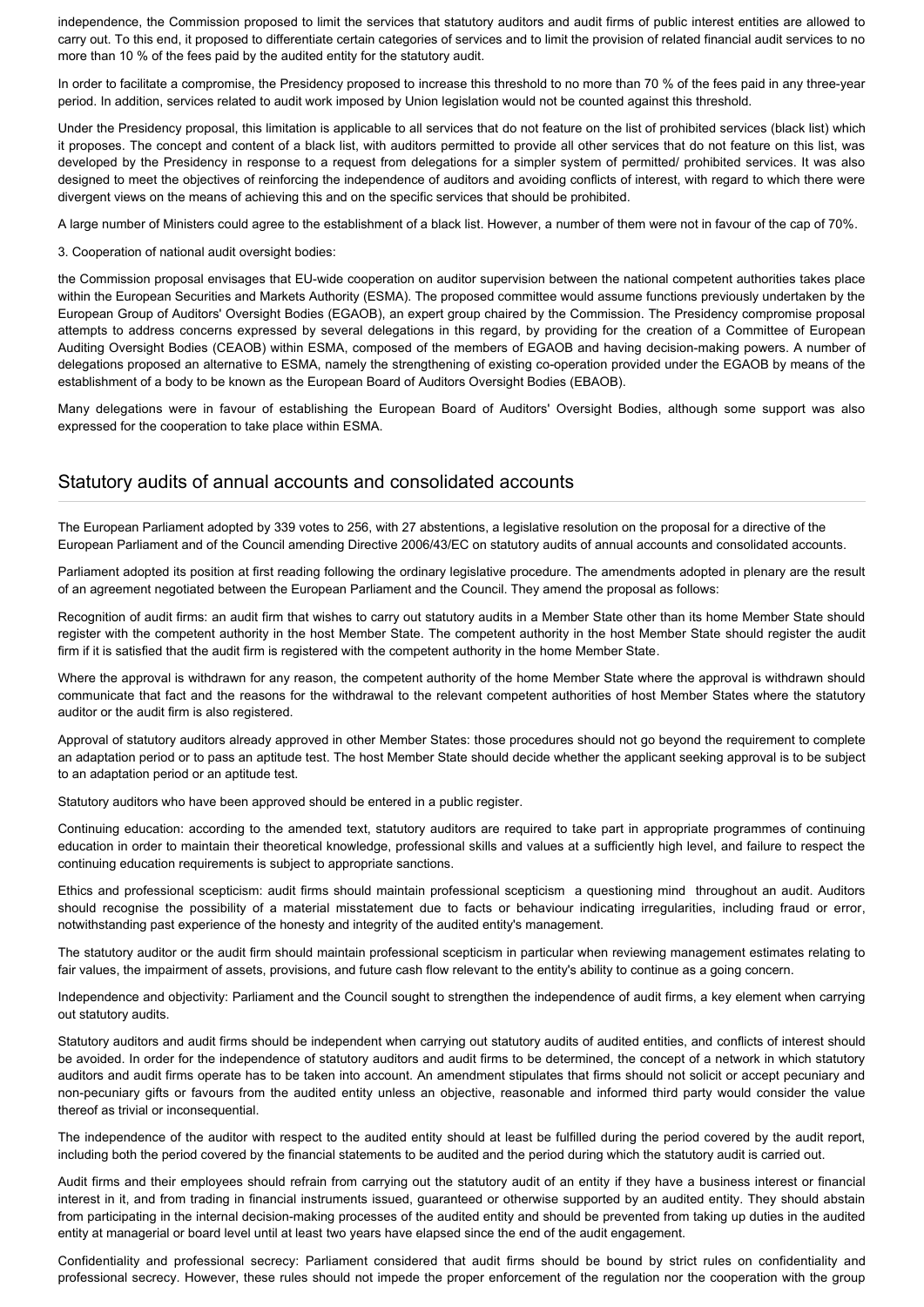auditor during the performance of the audit of consolidated financial statements when the parent undertaking is in a third country

Internal organisation of audit firms: adequate internal organisation of statutory auditors and audit firms should help to prevent any threats to their independence. The following organisational requirements have been laid down:

- · appropriate policies and procedures to ensure that its owners or shareholders, as well as the members of the management of the firm, or of an affiliate firm, do not intervene in the carrying-out of a statutory audit in any way which jeopardises the independence and objectivity of the statutory auditor who is carrying out the statutory audit on behalf of the audit firm;
- an audit firm should have sound administrative and accounting procedures, internal quality control mechanisms, effective procedures for risk assessment, and effective control and safeguard arrangements for information processing systems;
- employees and any other persons who are directly involved in the statutory audit activities, have appropriate knowledge and experience for the duties assigned;
- · outsourcing of important audit functions should not be undertaken in such a way as to impair the quality of the statutory auditors or the audit firms internal quality control;
- an audit firm should use appropriate systems, resources and procedures to ensure continuity and regularity in the carrying out of its statutory audit activities;
- adequate remuneration policies, including profit-sharing policies, are in place to provide sufficient performance incentives to secure audit quality.

These policies and procedures should be documented and communicated to the employees of the statutory auditor or the audit firm and should be proportionate in view of the scale and complexity of the activity of each statutory auditor or audit firm.

Organisation of work: the amended text provides that when the statutory audit is performed by an audit firm, this firm must designate at least one key audit partner. Securing audit quality, independence and competence should be the main criteria when the audit firm selects the key audit partner(s) to be designated.

Moreover, the audit firm should (i) keeps records of any breaches of the provisions of this Directive; (ii) maintain a client account record; (iii) create an audit file for each statutory audit; and (iv) keep records of any complaints made in writing about the performance of the statutory audits carried out.

The audit file should be closed no later than 60 days after the date of signature of the audit report.

Auditing standards: it is stipulated that statutory audits should be carried out in compliance with international auditing standards adopted by the European Commission. The Member States may apply national auditing standards, procedures or requirements as long as the Commission has not adopted an international auditing standard covering the same subject-matter.

Statutory audits of consolidated financial statements: in the case of consolidated financial statements, there should be a clear definition of the responsibilities of statutory auditors who audit different entities within the group concerned. For this purpose, the group auditor should bear full responsibility for the audit report.

Audit reporting: the audit firm should present the results of the statutory audit in an audit report prepared in accordance with the requirements of auditing standards adopted by the Union. The amendments stipulate the necessary contents of the report. The audit report should be signed and dated by the statutory auditor. In the case of disagreement among the audit firms, each audit firm should submit its opinion in a separate paragraph of the audit report and state the reason for the disagreement.

Sanctions: Parliament and the Council agreed to enhance the powers of the competent authorities to enable them to adopt supervisory measures and impose sanctions. The measures taken and the sanctions imposed on auditors are to be disclosed to the public. The disclosure of sanctions should however respect the legislation on personal data protection.

Furthermore, the amended text provides for the setting in place of effective mechanisms to encourage the reporting of breaches to the directive.

Audit committee: each public-interest entity should have an audit committee. The audit committee should be either a stand-alone committee or a committee of the administrative body or supervisory body of the audited entity. Parliament proposed enhancing the audit committees independence and technical competence by requiring that the majority of its members should be independent and that at least one of its members should have competence in auditing and another in accounting and/or auditing.

# Statutory audits of annual accounts and consolidated accounts

PURPOSE: to reform the audit market in the European Union.

LEGISLATIVE ACT: Directive 2014/56/EU of the European Parliament and of the Council amending Directive 2006/43/EC on statutory audits of annual accounts and consolidated accounts.

CONTENT: this Directive aims to modify [Directive 2006/43/EC](http://www.europarl.europa.eu/oeil/popups/ficheprocedure.do?reference=2004/0065(COD)&l=EN) of the European Parliament and Council which lays down the conditions for the approval and registration of persons that carry out statutory audits, the rules on independence, objectivity and professional ethics applying to those persons, and the framework for their public oversight. The objectives are:

- to further harmonise those rules at Union level in order to allow for greater transparency and predictability of the requirements applying to such persons and to enhance their independence and objectivity in the performance of their tasks;
- to increase the minimum level of convergence with respect to the auditing standards on the basis of which the statutory audits are carried out;
- to reinforce investor protection by strengthening public oversight of statutory auditors and audit firms by enhancing the independence of Union public oversight authorities and conferring on them adequate powers (including investigative powers and the power to impose sanctions) with a view to detecting and preventing infringements of the applicable rules in the context of the provision of auditing